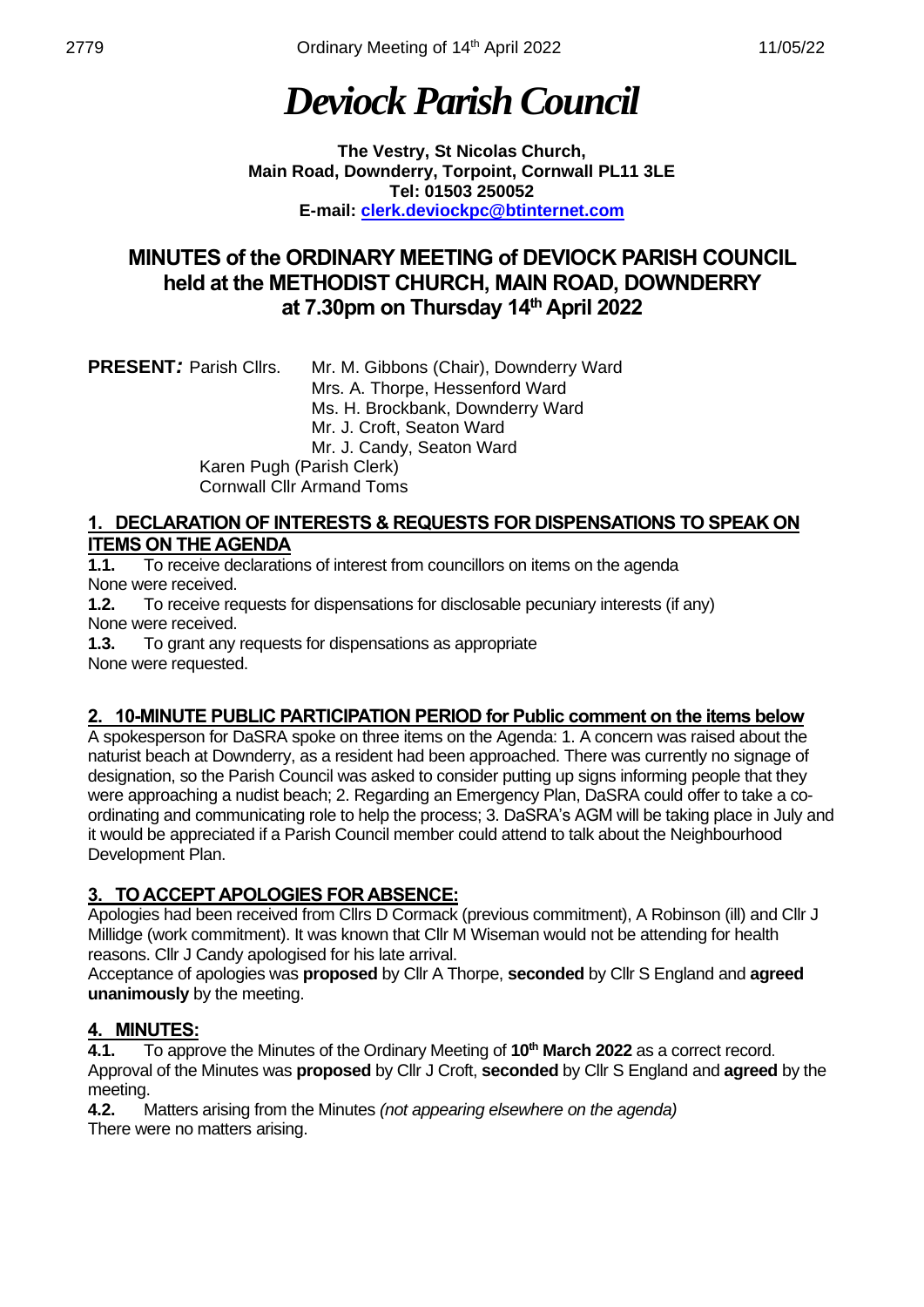## **5. FINANCE:**

#### **5.1. Income & Expenditure**

#### **5.1.1. Income: February & March 2022**

| <b>Barclays Bank Interest</b>                  | 0.73   |
|------------------------------------------------|--------|
| LMP payment (PRO), 3 <sup>rd</sup> March       | 477.34 |
| J Candy, Axe Field rent                        | 200.00 |
| Community benefit payments x 3 (wind turbines) | 9,000  |
| <b>FEB &amp; MAR INCOME TOTALS</b>             | £9,678 |
|                                                |        |

*April accounts to show half-year precept, VAT rebate, small CIL payment, Cornwall Heritage Trust grant*

#### Noted.

#### **5.1.2. Expenditure: February & March 2022**

|                                                                                         | £            |            |              |
|-----------------------------------------------------------------------------------------|--------------|------------|--------------|
| February                                                                                | <b>VAT</b>   | <b>Net</b> | <b>Total</b> |
| CALC Code of Conduct training (JWC, AR), inv. 2122-719                                  | 8.00         | 40.00      | 48.00        |
| Clerk salary recharge to Cornwall Council (inv. 81002188398), Jan 2022                  | 1.00         | 1,369.06   | 1,370.06     |
| Peck Trading - toilets consumables (inv. 401712)                                        | 1.35         | 6.75       | 8.10         |
| Peck Trading - toilets consumables (inv. 402148)                                        | 2.06         | 10.30      | 12.36        |
| Deviock Activities Group - grant for start-up activities (rent subsidies and materials) | 0.00         | 965.00     | 965.00       |
|                                                                                         |              |            |              |
| <b>Direct Debit Payments:</b>                                                           |              |            |              |
| British Gas d/d - Downderry toilets electricity 17/12/21-17/1/22                        | 1.14         | 22.57      | 23.71        |
| Biffa - waste collection (not received)                                                 |              |            |              |
| BT Zone Feb 2022                                                                        | 10.20        | 51.00      | 61.20        |
| <b>Standing Order Payments:</b>                                                         |              |            |              |
| MR. J. BIRD - Feb 2022 Cleaning Contract Payment (Downderry & Seaton)                   | 0.00         | 594.90     | 594.90       |
| FEBRUARY 2022 EXPENDITURE TOTAL                                                         | 23.75        | 3,059.58   | 3,083.33     |
|                                                                                         |              |            |              |
| <b>March</b>                                                                            |              |            |              |
| Test-meter - CO2 monitors x 6 for community spaces                                      | 70.74        | 353.70     | 424.44       |
| CALC Code of Conduct training (AR), inv. 2122-549                                       | 4.00         | 20.00      | 24.00        |
| Parish Magazine Printing - Nut Tree Newsletter - Feb 2022 Edition (invoice 8186)        | 0.00         | 127.50     | 127.50       |
| CALC Introduction to Planning training (JWC, MW, AT, AR), inv. 2122-754                 | .24.00       | 120.00.    | 144.00       |
| M. J. Crutchley - paint repair to Zone door                                             | 0.00         | 27.99      | 27.99        |
| Clerk salary recharge to Cornwall Council (inv. 8100228007), Feb 2022                   | 1.00<br>0.00 | 1,369.06   | 1,370.06     |
| Parish Magazine Printing - Nut Tree Newsletter - Mar 2022 Edition (invoice 8304)        |              | 142.80     | 142.80       |
| Cormac - Seaton countryside park inspections (inv. IN130715), Feb-Mar 2022              | 15.30        | 76.48      | 91.78        |
| Insignia - Jubilee coins (job. no. 6000472)                                             | 73.20        | 366.00     | 439.20       |
| Grant: Cornwall Air Ambulance, paramedic training                                       | 0.00         | 200.00     | 200.00       |
| Peck Trading - replacement handryer (inv. 403596)                                       | 67.99        | 339.95     | 407.94       |
| CALC Introduction to Planning training (JWC, MW), inv. 2122-790                         | 12.00        | 60.00.     | 72.00        |
| CALC Code of Conduct training (MW), inv. 2122-771                                       | 4.00         | 20.00      | 24.00        |
|                                                                                         |              |            |              |
| <b>Direct Debit Payments:</b>                                                           |              |            |              |
| British Gas d/d - Downderry toilets electricity 18/1-21/2/22                            | 1.28<br>5.22 | 25.77      | 27.05        |
| Biffa - waste collection (Dec) inv.660C78320                                            |              | 26.12      | 31.34        |
| Biffa - waste collection (Jan) inv.660C79661                                            |              | 26.12      | 31.34        |
| BT Zone March 2022                                                                      | 10.20        | 51.00      | 61.20        |
| <b>Standing Order Payments:</b>                                                         |              |            |              |
| MR. J. BIRD - Mar 2022 Cleaning Contract Payment (Downderry & Seaton)                   |              | 594.90     | 594.90       |
| <b>MARCH 2022 EXPENDITURE TOTAL</b>                                                     | 294.15       | 3,947.39   | 4,241.54     |

A **proposal to ratify** expenditure was made by Cllr J Croft, **seconded** by Cllr A Thorpe and **agreed unanimously** by the meeting.

#### **5.2. Bank Statements & bank account / interest management**

|           | <b>Account</b>                   | <b>Balance £</b> | <b>Interest</b> |
|-----------|----------------------------------|------------------|-----------------|
| 30 Mar 22 | <b>Barclavs Community</b>        | 1.000.00         | £0.00           |
| 30 Mar 22 | <b>Barclays Business Premium</b> | 31.081.91        | £0.45           |
| 30 Mar 22 | <b>Barclavs Rate Reward</b>      | 21,899.44        | £0.00           |
| 30 Mar 22 | Lloyds TSB Current Account*      | 67,548.42        | £0.00           |

*\* Funds held in current account from 1 July 2020*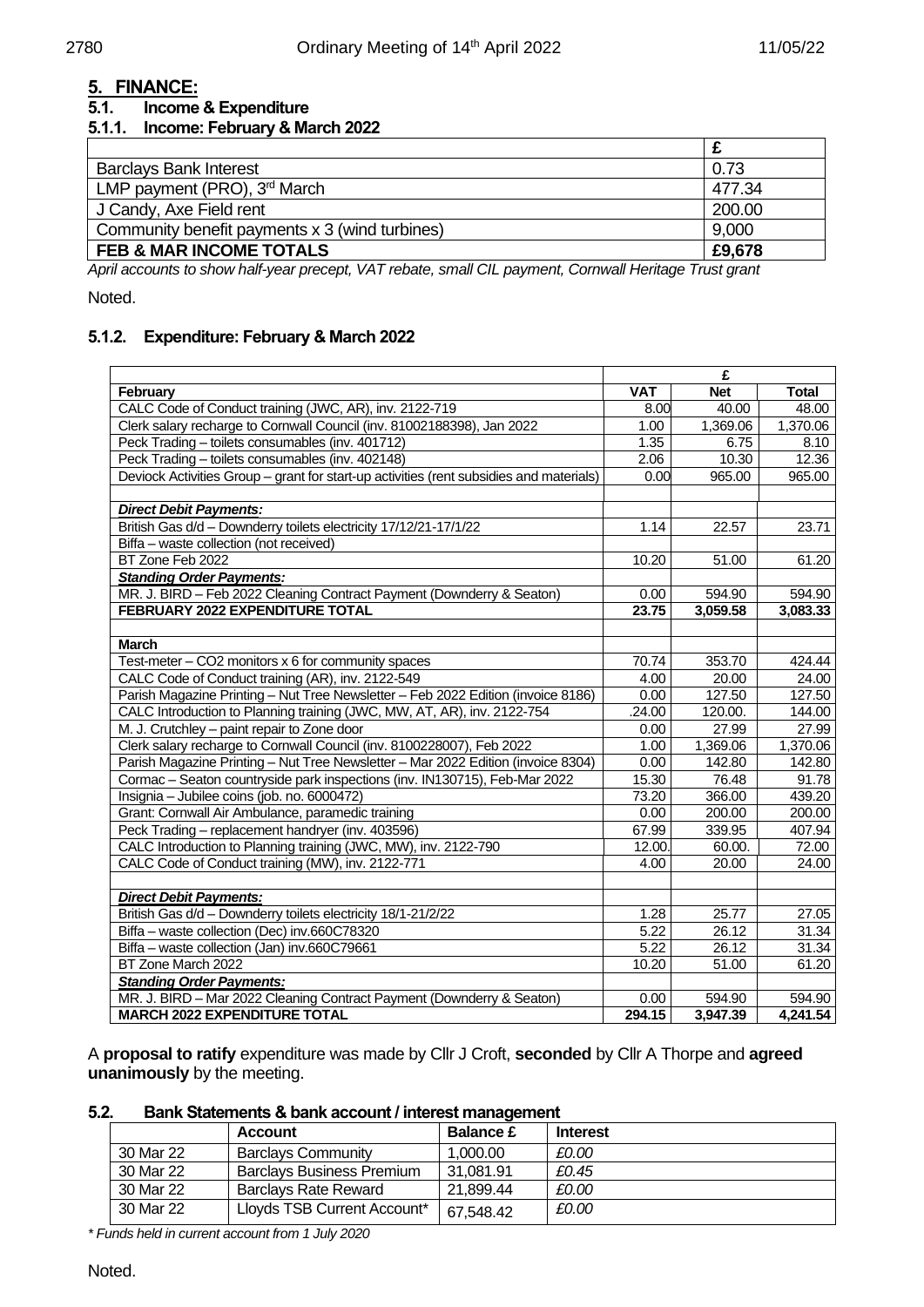#### **5.3. Accounts to be paid**

|                                                                                    | £          |            |              |
|------------------------------------------------------------------------------------|------------|------------|--------------|
|                                                                                    | <b>VAT</b> | <b>Net</b> | <b>Total</b> |
| Grant: Neighbourhood Watch (via DaSRA bank acct.): boat planter                    |            | 350.00     | 350.00       |
| Parish Magazine Printing - Nut Tree Newsletter - April 2022 Edition (invoice 8449) | 0.00       | 142.80     | 142.80       |
|                                                                                    |            |            |              |
| <b>Direct Debit Payments:</b>                                                      |            |            |              |
| British Gas d/d - Downderry toilets electricity 22/02-21/03/22                     | 1.00       | 20.04      | 21.04        |
| Biffa - waste collection (Feb) inv.660C81079                                       | 5.22       | 26.12      | 31.34        |
| BT Zone April 2022                                                                 | 10.20      | 51.00      | 61.20        |
| BT quarterly bill est.                                                             | 38.81      | 194.05     | 232.86       |
| <b>Standing Order Payments:</b>                                                    |            |            |              |
| MR. J. BIRD - April 2022 Cleaning Contract Payment (Downderry & Seaton)            | 0.00       | 625.49     | 625.49       |
|                                                                                    |            |            |              |

A **proposal to accept** the accounts to be paid was made by Cllr A Thorpe, **seconded** by Cllr J Croft and **agreed unanimously** by the meeting.

#### **5.4. Bank account transfer – update**

The Clerk and Cllr D Cormack had been to Barclays in Liskeard with a letter of instruction requesting the transfer of funds from the Business Premium account to the Unity account, as the automatic switch facility was not available on this account. On transfer of the funds, the account would close automatically and the Parish Council could start using online banking.

#### **5.5. Year-end accounts**

The Clerk advised Councillors that workload was increasing due to the preparation of the year accounts during April-June, to include internal and external audits. The final deadline was 1<sup>st</sup> July for all financial documentation to be sent to the external auditors.

Cllr J Candy **proposed** that the Parish Council used the same internal auditor as previously. This was **seconded** by the Chair and **agreed unanimously** by the meeting.

#### **5.6. Obtaining contractors' quotes**

The Clerk suggested an alternative way to secure contractors for small jobs around the parish - that where the Parish Council was unable to secure quotes from local contractors (despite making efforts to do so), jobs could be posted on trusted trader sites.

Cllr S England **proposed** to support this method, but to ensure that local labour was not excluded. This was **seconded** by Cllr J Croft and **agreed** by the meeting.

#### **6. HIGHWAYS AND FOOTPATHS**

#### **6.1. Working party – Highways projects**

Further to the last meeting, the Highways Scheme 2022 Expressions of Interest forms had been sent to Cornwall Council.

#### **6.2. Public transport**

Emails had been received from Rame Peninsula Public Transport Users Group (RPPTUG) regarding cuts to local bus services that would mean losing services in Downderry and the lack of an early bus into Plymouth that would affect commutes.

Public meetings had been planned in the next few months; more information would follow.

#### **6.3. Seaton land working group and land management plan**

Working party members were agreed upon (Cllrs J Candy, S England and J Croft) and a new internal designation suggested as to how the land should be referred to.

Cllr Candy **proposed** that the working party members were as noted above and that the Seaton land purchased in December 2021 should be referred to as Seaton wildlife sanctuary. This was **seconded** by Cllr Croft and **agreed unanimously** by the meeting.

## **7. CURRENT / ONGOING BUSINESS**

#### **7.1. Changing Places Toilets – update**

Further to the news that the Parish Council had been chosen as one of six successful bidders in Cornwall, Councillors were asked to review the updated likely costs for a CPT facility at Seaton given price increases since September 2021 when the application was made. Of particular note was the current situation with regard to escalating electricity costs, although savings could be made by purchasing the modular unit from a different supplier.

The Chair clarified that the CPT facility would become part of the devolution discussion as visitor numbers could increase and bring additional parking income (parking being one of the aspects of devolution that the Parish Council and Cornwall Council were discussing).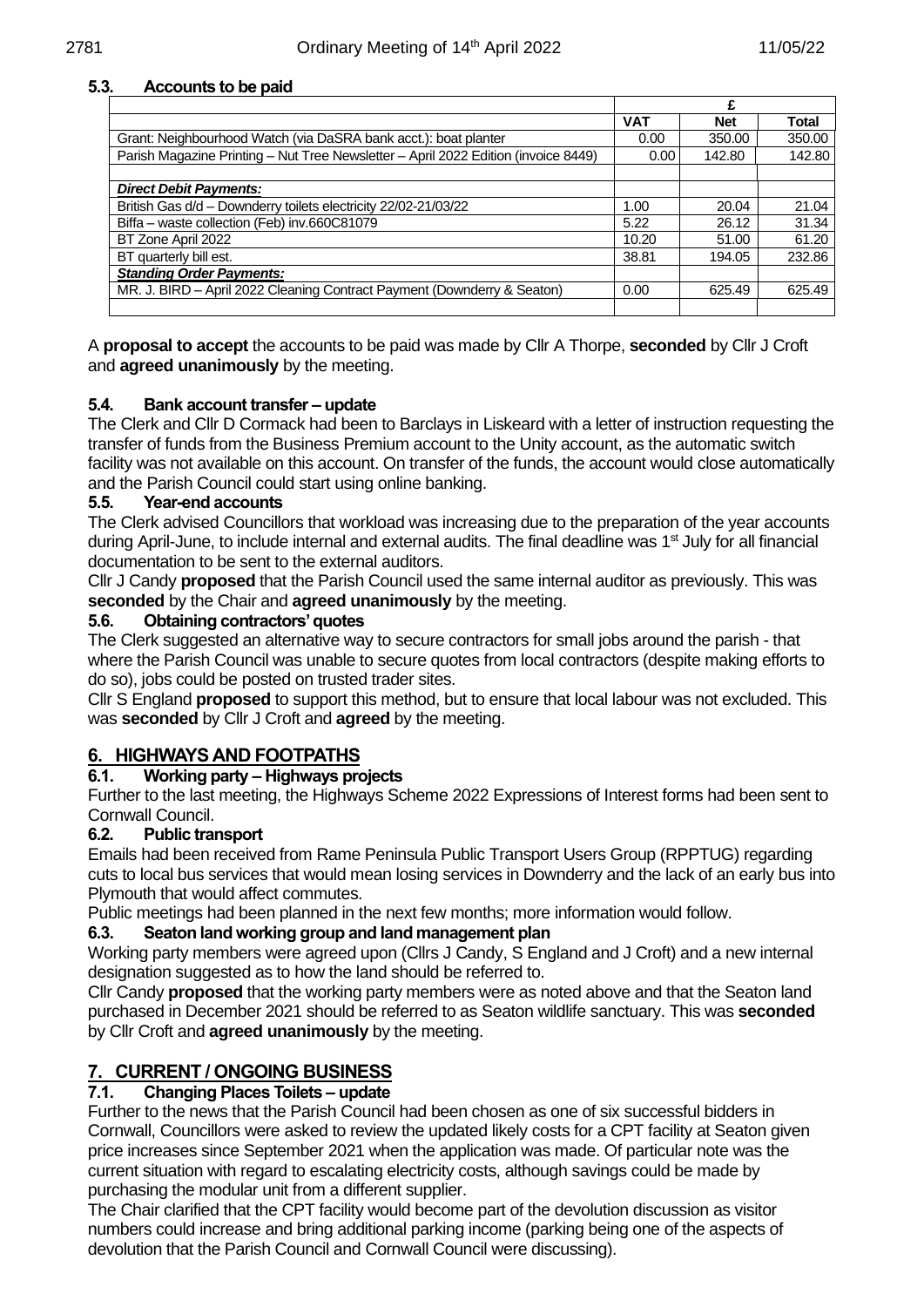Cllr J Candy **proposed** that the Parish Council move forward with the CPT funding and confirm as such to Cornwall Council and to contact Mr Knight with regard to his availability to create drawings for the facility. This was **seconded** by Cllr J Croft and **agreed unanimously** by the meeting.

### **7.2. Emergency Plan**

Working party members were agreed upon (the Chair and Cllrs J Millidge and D Cormack). Cllr Millidge had already expressed an interest despite not being in the meeting and the Clerk would speak to Cllr Cormack.

A resident with public sector emergency planning experience had approached the Parish Council with the offer of help. The Emergency Plan would therefore have the input of the Parish Council, those with existing expertise, support from a Cornwall Council officer, DaSRA, the surgery/PPG and other stakeholders.

Cllr J Candy **proposed** the working party members noted above. This was **seconded** by Cllr J Croft and **agreed unanimously** by the meeting.

### **7.3. Neighbourhood Development Plan – update**

The latest version of the document had gone out to the NDP lead for review, prior to sending it to Cornwall Council.

#### **7.4. Platinum Jubilee – update**

Coins: Despite the possibility of late arrival of the coins from overseas, there were no other options and so the Parish Council was proceeding with the (already paid for) order.

Tree: After a discussion on tree planting, Cllr J Candy **proposed** to purchase a cherry or similar tree to be sited at one of two locations, either Broads Yard or the memorial garden. This was **seconded** by Cllr A Thorpe and **agreed unanimously** by the meeting.

#### **7.5. Assets – update**

Millennium benches: A formal application for permission had been made to Cornwall Council to site three Millennium benches in the countryside park. Councillors had viewed the suggested locations. Tank traps: A £500 grant had been received by year end from Cornwall Heritage Trust.

Flagpoles: The Clerk would purchase two flagpoles once the Barclays funds had moved to Unity Bank. It was noted that a contractor for the groundworks for the flagpoles had not yet been found, so any flagpoles purchased would need storing locally to the countryside park.

Flags: Cllr J Candy **proposed** that £1,000 be made available to purchase new flags. This was

#### **seconded** by the Chair and **agreed unanimously** by the meeting.

#### **7.6. Tanver Yate – update**

There was no update. The next step would be to apply for CIL funding; Cllr J Croft would complete the form (the NDP lead may be able to help with this).

## **8. REPORT BY CORNWALL COUNCILLOR:**

Cornwall Cllr Toms updated the meeting with the following:

- a. Cllr Tooms was pleased to speak at a late resident's funeral.
- b. Cornwall Council was supporting Ukrainian refugees.
- c. A new Cornwall Council page was recommended.
- d. Cllr Toms thanked the Clerk for forwarding a newspaper article on bathing rivers and designation.
- e. Cllr Toms had been contacted by a resident regarding potholes on Keveral Lane.
- f. Replacement money for EU funding would be £132m for this year.
- g. CIL bids are now available; link sent to Clerk.
- h. Sea defences.
- 
- i. A disproportionately low amount of funding for buses.<br>j. Cllr Toms congratulated Cllr J Croft for his work in sec Cllr Toms congratulated Cllr J Croft for his work in securing the CPT bid.
- k. Social care was under threat due to Cornwall Council staff leaving as part of the cuts being made and possible lack of leadership as a result.

Cllr J Candy also **proposed** to thank Cllr Croft for his work on the CPT bid. This was **seconded** by Cllr A Thorpe and **agreed unanimously** by the meeting.

#### **9. NEW BUSINESS:**

#### **9.1. Matters raised by members for possible inclusion on the next Agenda**

Solar panels on the roof of Seaton public toilets, acrylic screening for the beach bus stop.

#### **9.2. May meetings**

Councillors discussed the May meetings and whether there should also be an Annual Parish Meeting this year (which did not occur during 2020 and 2021 due to Covid restrictions).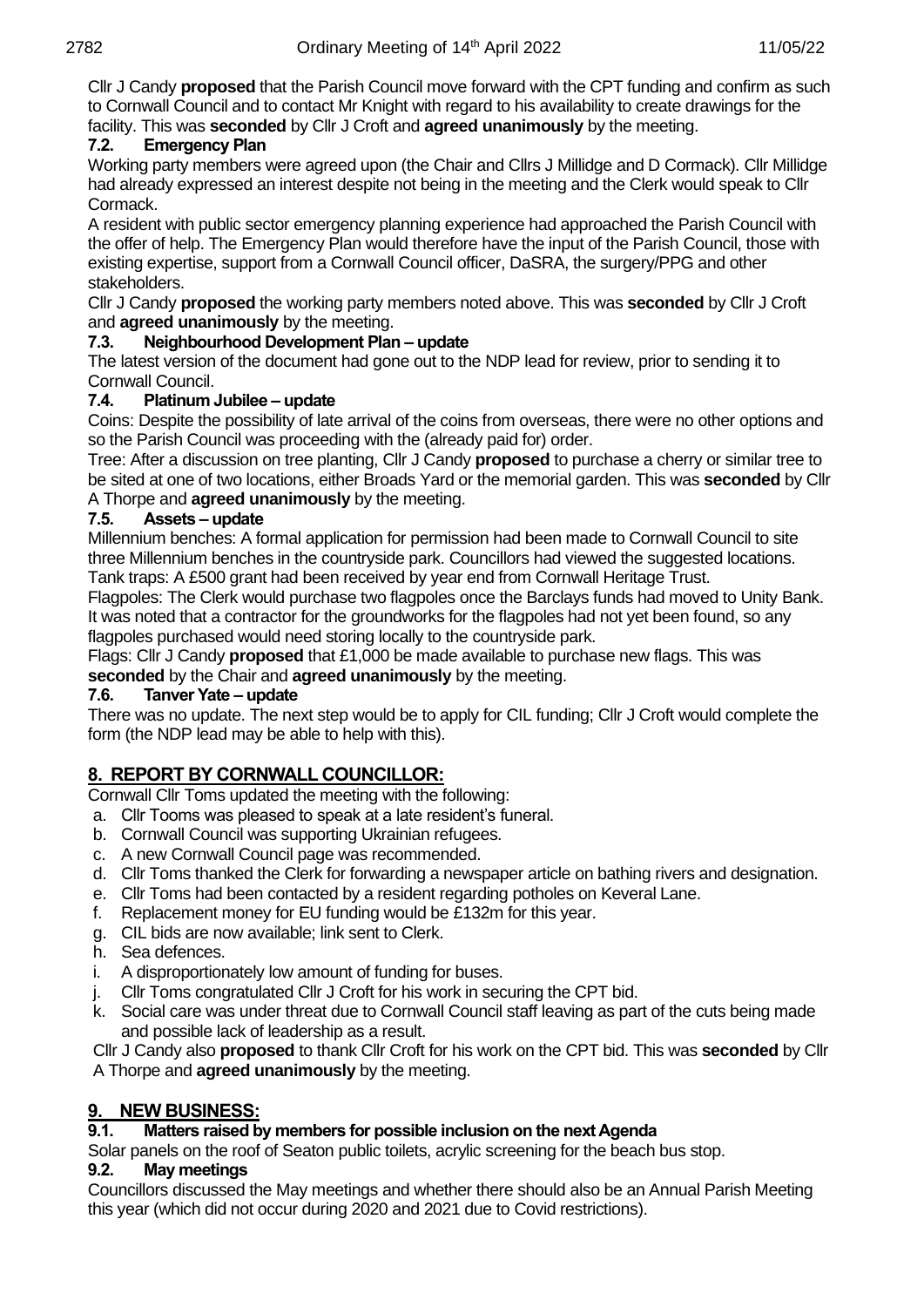It was noted that a community event had been booked in the village hall for Saturday 21<sup>st</sup> May, with local groups being available to talk to new and existing residents about the activities on offer, which was very similar to what the APM usually includes. Cllr J Candy believed the APM was a legal requirement, but the Clerk thought it was a meeting that 'should' be held, as it is not convened by the Parish Council and there was still much reduced capacity in meetings.

Cllr J Croft therefore **proposed** that Councillors attend the village hall event for the opportunity to engage with those residents wanting more information about the Parish Council and for there to be a full APM in 2023. This was **seconded** by Cllr A Thorpe and **agreed unanimously** by the meeting.

#### **9.3. Downderry naturist beach**

Councillors discussed the concerns raised by a resident earlier in the meeting and the fact that there had previously been signage indicating the naturist beach, but the signs had disappeared. The point was made that the issue is not lack of clothing, but improper activities taking place on the beach and approaches made to other people walking on the beach.

The Chair **proposed** that signage be put on the beach, but liaising with the police, Cornwall Council/Duchy and any other relevant agencies. This was **seconded** by Cllr J Candy and **agreed unanimously** by the meeting.

### **9.4. Defib/CPR training**

Cllr J Candy referred to a paid-for course that could be considered. The Clerk added that SW Ambulance and the Parish Council had been discussing booking the usual 1.5-hour training via hospitality venues, with a view to training café/pub staff and visitors.

Cllr J Candy **proposed** to look into a paid-for course. This was **seconded** by the Chair and **agreed unanimously** by the meeting.

#### **9.5. Correspondence received**

There had been damage to a wall in Narkurs (an attempt should be made to contact the owner of the wall), and Cornwall Air Ambulance had written to thank the Parish Council for its grant cheque.

#### **9.6. Clerk notifications**

The Clerk had trialled a few out of office days in order to concentrate on statutory work, without the distraction of responding to the volume of general day-to-day parish matters. This had yielded results. It was **proposed** by the Chair to continue to work in this way to make the workload more manageable. This was **seconded** by Cllr J Candy and **agreed unanimously** by the meeting.

## **10. PLANNING:**

**10.1.** To approve the Minutes of the Planning Committee Meeting of **24th March 2022** as a correct record. Approval of the Minutes was **proposed** by Cllr J Croft, **seconded** by Cllr A Thorpe and **agreed** by the meeting.

**10.2.** Matters arising from the Minutes *(not appearing elsewhere on the agenda)*

There were no matters arising.

#### 10.3. FORTHCOMING APPLICATIONS FOR DISCUSSION AT NEXT PLANNING MEETING (28<sup>th</sup> Apr) **10.3.1. PA22/02608 Yardley House Main Road Downderry Cornwall**

Proposal: Subdivision of Yardley House into two dwellings, side extension and change of use of garage into flat (retrospective) and proposed access improvements.

#### **10.3.2. PA22/03061 Dehra Dun Trerieve Estate Downderry PL11 3LY**

Proposal: Resubmission of PA22/00719 (Full property refurbishment including changes to finishes and fenestration, Garage conversion with partial demolition, extension and addition of balcony and ground floor terrace.) To extend ground floor terrace.

## **10.3.3. PA22/02791 Church Hill Cottage Church Hill Hessenford Torpoint**

Proposal: Proposed extension and minor alterations.

## Noted.

## **10.4. PLANNING DECISIONS**

#### **18.03.2022 PA22/00687 APPROVED**

Location: Deviock Farm Cottage Deviock Hill Deviock PL11 3DL

Proposal: demolition of significantly fire damaged dwelling and reinstatement in same design Noted.

#### **10.5. ANY URGENT PLANNING MATTERS TO ADDRESS BEFORE NEXT PLANNING MEETING**

**10.5.1.** To make a decision on continuing to discuss planning applications in Planning Committee meetings only further to a trial period.

The trial had been successful and had been well supported by Planning Officers at Cornwall Council in terms of time extensions being allowed in order to view all applications in dedicated Planning Committee meetings.